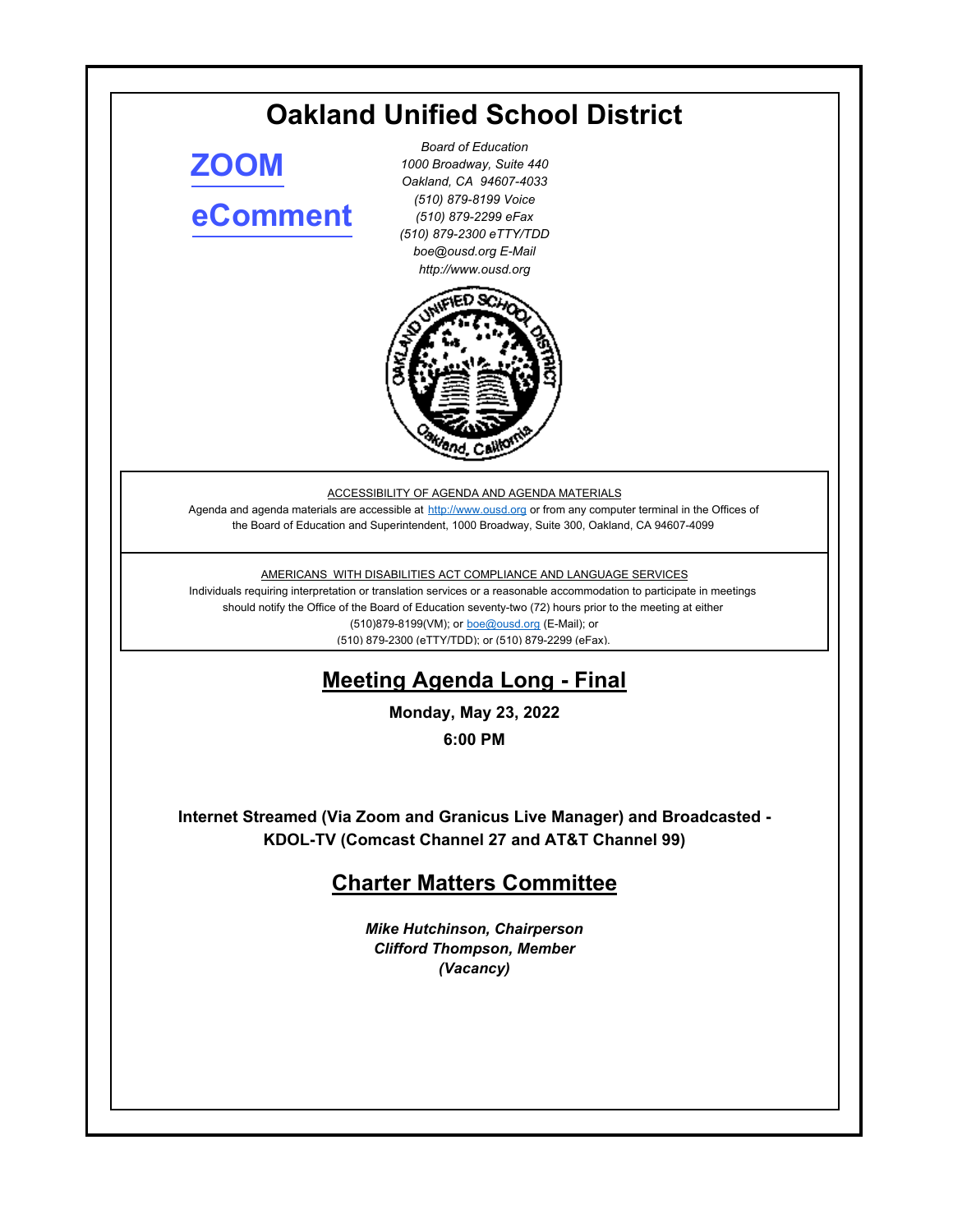LEY CUMPLIMIENTO PARA AMERICANOS CON DISCAPACIDADES Y SERVICIO DE IDIOMAS Personas que requieran servicios de traducción o interpretación o facilidades razonables para participar en juntas deberán notificar a la Oficina de la Mesa Directiva de Educación setenta y dos (72) horas antes de la junta ya sea al (510)879-8199(VM); o boe@ousd.org (E-Mail); o (510) 879-2300 (eTTY/TDD); o (510) 879-2299 (eFax).

### 美国残障人士法案條例遵守及語言服務

個别人士需要傳譯及翻譯服務或有合理安排去參與會議的應該在舉行會議之前的七十二(72)小時通知教育委員 會。請致電(510)879-8199(留言);或 boe@ousd.org (電郵) ;或(510) 879-2300 (電子文字電話/聽障專用電信 設備 (eTTY/TDD));或(510) 879-2299 (電子圖文傳真 (eFax))。

### TUẦN HÀNH ĐẠO LUẬT NGƯỜI MỸ KHUYẾT TẤT VÀ DỊCH THUẬT

Những người nào cần thông ngôn hay phiên dịch hay một sắp xếp hợp lý nào để tham gia các buổi họp phải thông báo Văn phòng của Hội đồng Giáo dục bảy mươi hai (72) tiếng đồng hồ trước buổi họp, số điện thoại (510)879-8199 (VM); hay là boe@ousd.org (E-Mail); hay là (510) 879-2300 (eTTY/TDD); hay là số (510) 879-2299 (eFax).

# សេវាបកប្រែភាសា និងការអនុលោមតាមច្បាប់ជនជាតិអាមេរិកាំងពិការ

អកណាដែលត្រូវការសេវាបកប្រែភាសាដោយផ្ទាល់មាត់ ឬជាលាយលក្ខអក្សរ ឬត្រូវការការជួយសម្រះសម្រលយ៉ាងសមរម្យ មួយ ដើម្បីចូលរួមក្នុងកិច្ចប្រជុំនានានោះ ត្រវង្គល់ដំណឹងទៅកាន់ទីការិយាល័យនៃក្រមប្រឹក្សាអប់រំ ឱ្យបានចិតសិបពី (72) ម៉ោង មុនកិច្ចប្រជុំ តាមរយៈទូរស័ព្ទ:លេខ <u>(510) 879-8199</u> បុតាមរយៈអ៊ីមែល <u>boe@ousd.org</u> បុទូរស័ព្ទ eTTY/TDD លេខ (510) 879-2300 ប៊ូទូសារលេខ (510) 879-2299។

الامتثال لقانون الأمريكيين نو ي الإحاقات (ADA) وتوفير الخدمات اللغوية من يحتاج إلى خدمات الترجمة المكتوبة أو خدمات الترجمة الفورية أو الترتيبات التيسيرية المعفّولة لكي يساهم في الإجتماعات فالمرجو منه إبلاغ مكتب إدارة التعليم إثنين وسبعين (72) ساعة قبل الإجتماع بوسيلة من الوسائل التالية: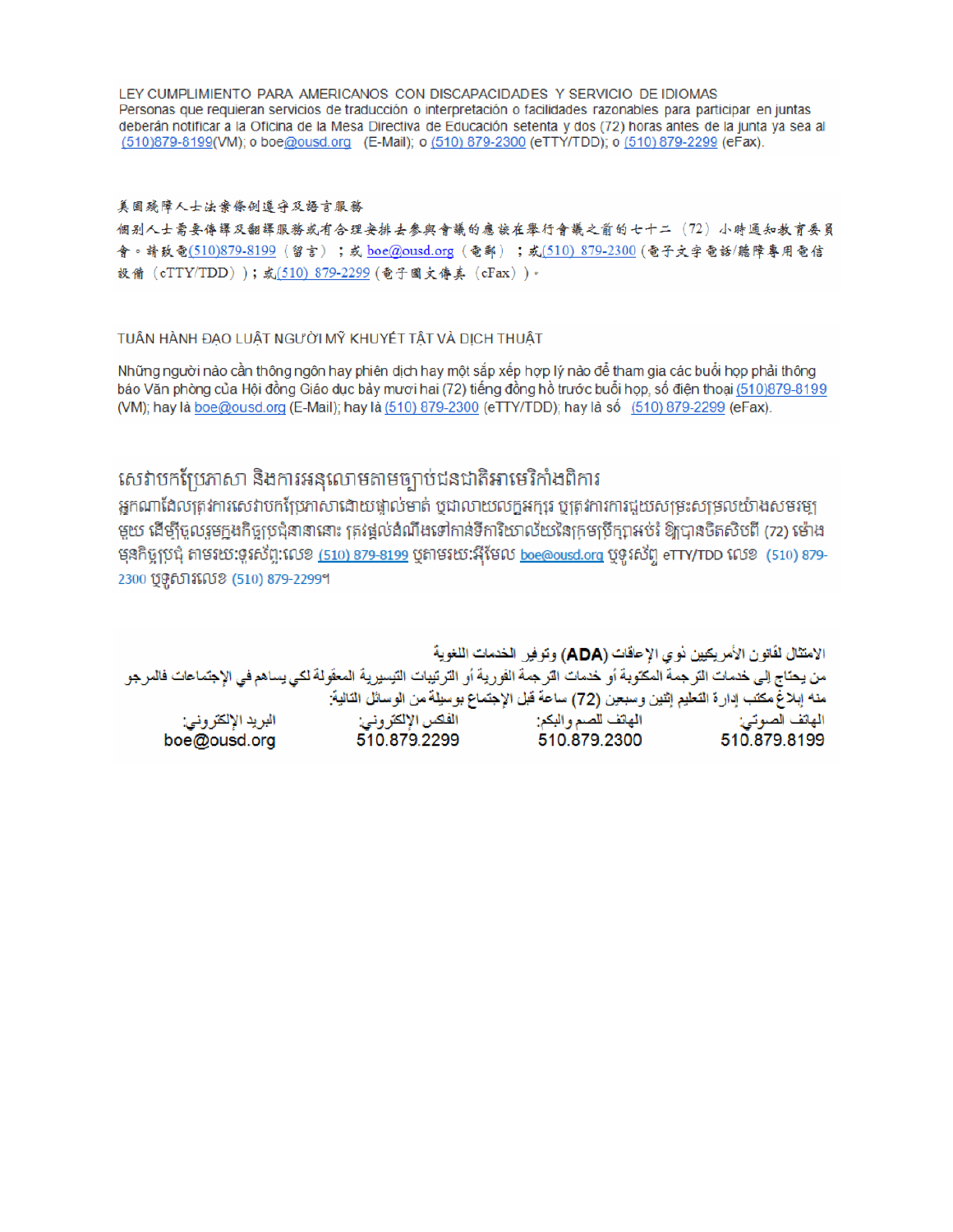# **NOTICE – EXCLUSIVELY VIRTUAL MEETING**

*Pursuant to Assembly Bill No. 361 and Resolution No. 2122-0014G (Making Certain Findings Necessary To Permit Virtual Meetings In Specified Circumstances), this meeting is being held virtually. The member of the legislative body, as well as the attending District staff, will join the meeting via phone/video conference and no teleconference locations need be posted.* 

*• Zoom: To view by Zoom, please click https://ousd.zoom.us/j/87597466336 on or after the Noticed meeting time. Instructions on how to join a meeting by video conference are available at:*

*https://support.zoom.us/hc/en-us/articles/201362193 -Joining-a-Meeting.*

*• Phone: To listen by phone (via Zoom), please do the following on or after the Noticed meeting time: call (669) 900-9128, then enter Webinar ID 875 9746 6336, then press "#". If asked for a participant id or code, press #. Instructions on how to join a meeting by phone are available at:*

*https://support.zoom.us/hc/en-us/articles/201362663 - Joining-a-meeting-by-phone.*

*• To view the Charter Matters Committee meeting from the District's Home Page - Upcoming Events & Live Meeting Video, please select the meeting name and click on the "In Progress" link under Video or go to the Legislative Information Center (under Board of Education on Home Page)>Calendar Tab>Calendar>Today>Charter Matters Committee >"In Progress" link under Video.*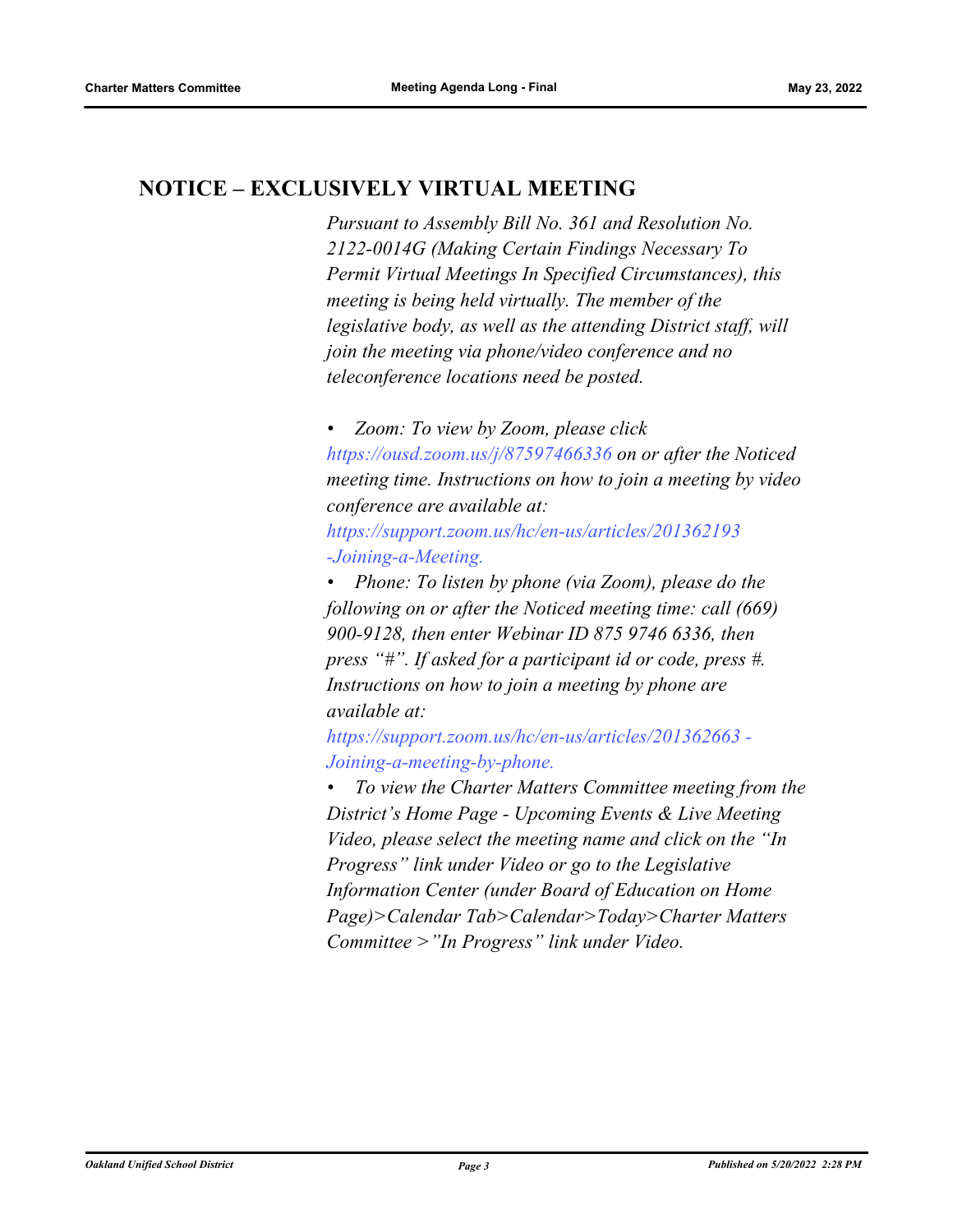# **NOTICE – EXCLUSIVELY VIRTUAL MEETING (CONTINUED)**

*In addition, members of the public may submit written comments for a posted Charter Matters Committee Agenda Item, before a meeting or while a meeting is "In Progress," from the District's Home Page - Upcoming Events & Live Meeting Video by selecting Charter Matters Committee Agenda "eComment" or from the Legislative Information Center, as follows:*

*• If before Sunday, click Calendar Tab>Next Week>Charter Matters Committee>eComment*

*• If Sunday or thereafter up to day before Meeting, click Calendar Tab>This Week>Charter Matters Committee>eComment*

*• If day of Meeting, click Calendar Tab>Today>Charter Matters Committee>eComment*

*Or "eComment" in bold on the cover page of the Agenda.* 

*Written comments made on an eligible Agenda item, upon clicking of the Submit Button, are immediately sent via email to all members of the legislative body and key staff supporting the legislative body. Each eComment is a public record.*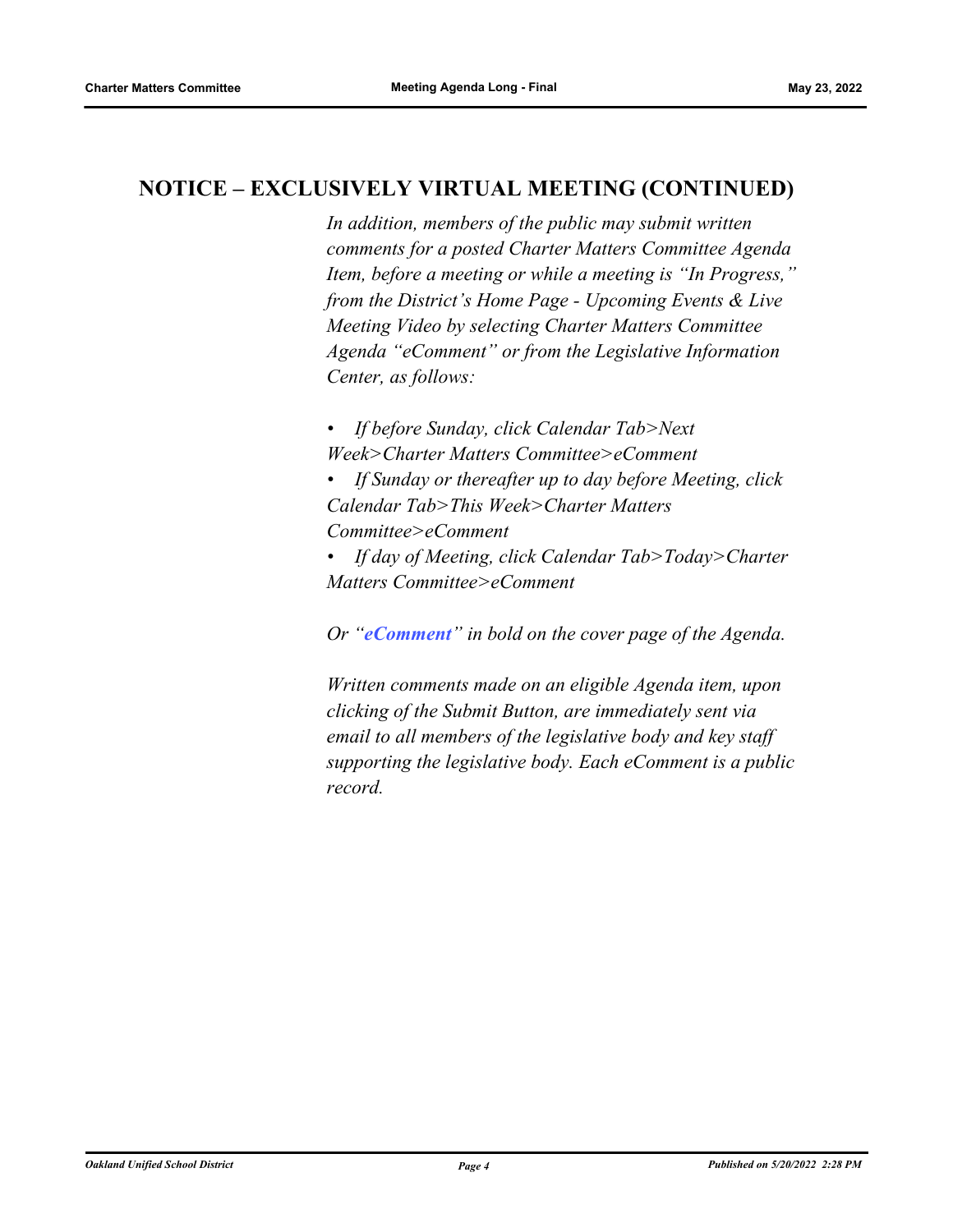### **BOARD BYLAW 9130 - CHARTER MATTERS COMMITTEE CHARGE OR RESPONSIBILITIES**

*Charter Matters – This committee shall make recommendations to the Board relating to Charter Schools and review and recommend charter board members from among applicants for approval by the Board. Recommendations may include, but are not limited to, charter school authorization and renewal decisions, with guidance and review from the Superintendent or her designee, potential advice to Oakland's state legislative delegation regarding state policies regarding charter schools, land use decisions involving charter schools, the process for authorizing, renewing, or evaluating OUSD-authorized charter schools, and material revisions to existing charters. The committee shall also receive presentations from the Office of Charter Schools related to effective charter oversight and authorization.*

# **A. Call to Order**

### **B. Roll Call**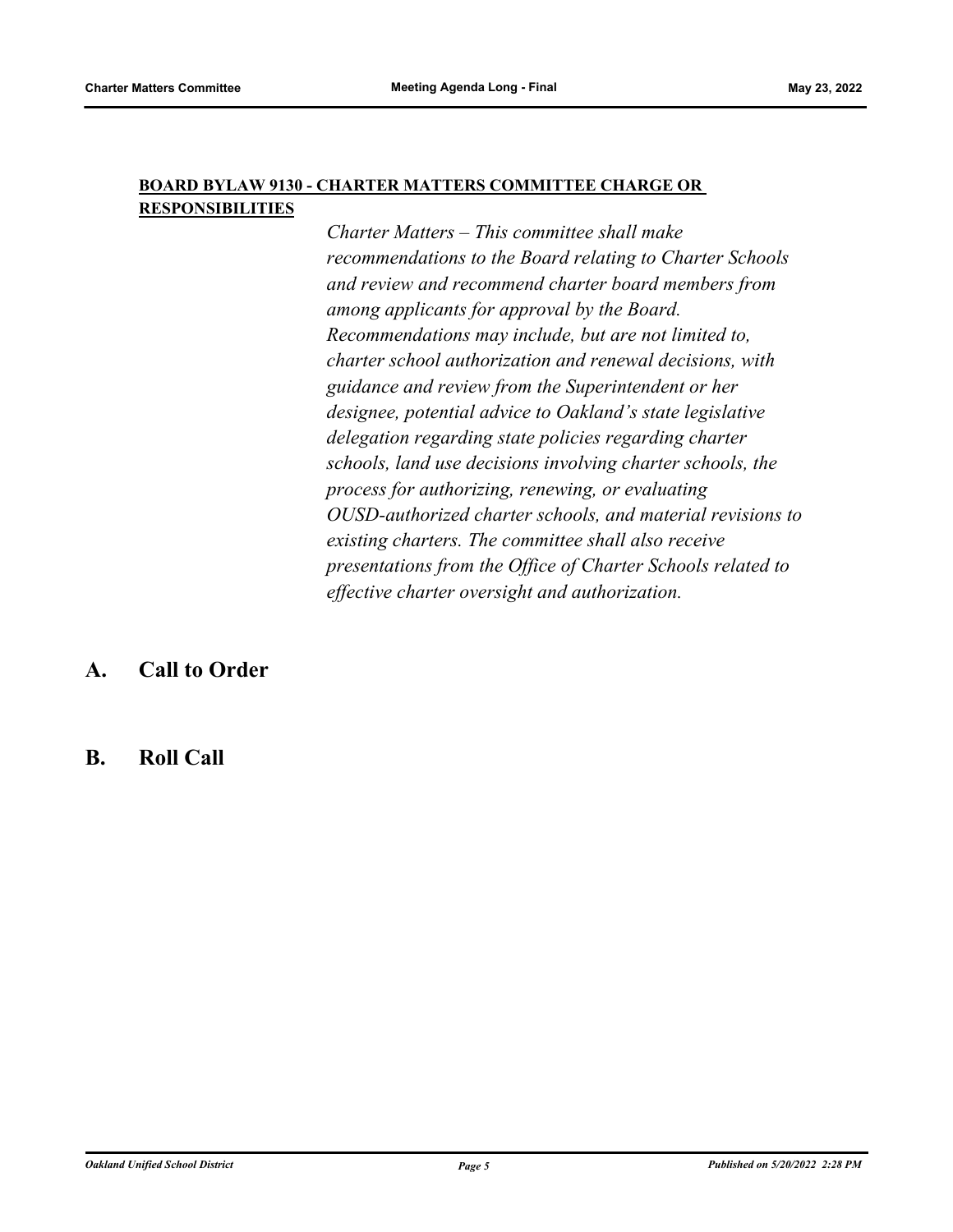### **C. Speaker Request Cards/Modification(s) To Agenda**

*Submission of Speaker Cards in the traditional manner is N/A, given this meeting is Virtual, during the COVID-19 Public Health Emergency. See the above NOTICE - EXCLUSIVELY VIRTUAL MEETING - for instructions on how to request to speak during this meeting.*

*Modification(s) to the Agenda, by the Charter Committee, allows for any change in the printed Order of Business including, but not limited to, an announcement that an Item or Legislative File will be considered out of Agenda printed order, that consideration of an Item has been withdrawn, postponed, rescheduled or "pulled" or taken off of the General Consent Report for separate discussion and/or possible action.*

# **D. Adoption of Committee Minutes**

D.-1 **[22-1434](http://ousd.legistar.com/gateway.aspx?m=l&id=/matter.aspx?key=55728) Minutes - Charter Matters Committee – April 28, 2022** Adoption by the Charter Matters Committee of its Meeting Minutes of April 28, 2022. *Attachments:* [22-1434 Minutes - Charter Matters Committee – April 28, 2022](https://ousd.legistar.com/View.ashx?M=M&ID=958101&GUID=B2D731A6-6533-49D7-BD4B-CC015BFD4DE4)

# **E. Special Order of the Day**

*(Examples of Special Orders of the Day include (but are not limited to) adoption of interim and annual budgets and tax measure audit presentations.)*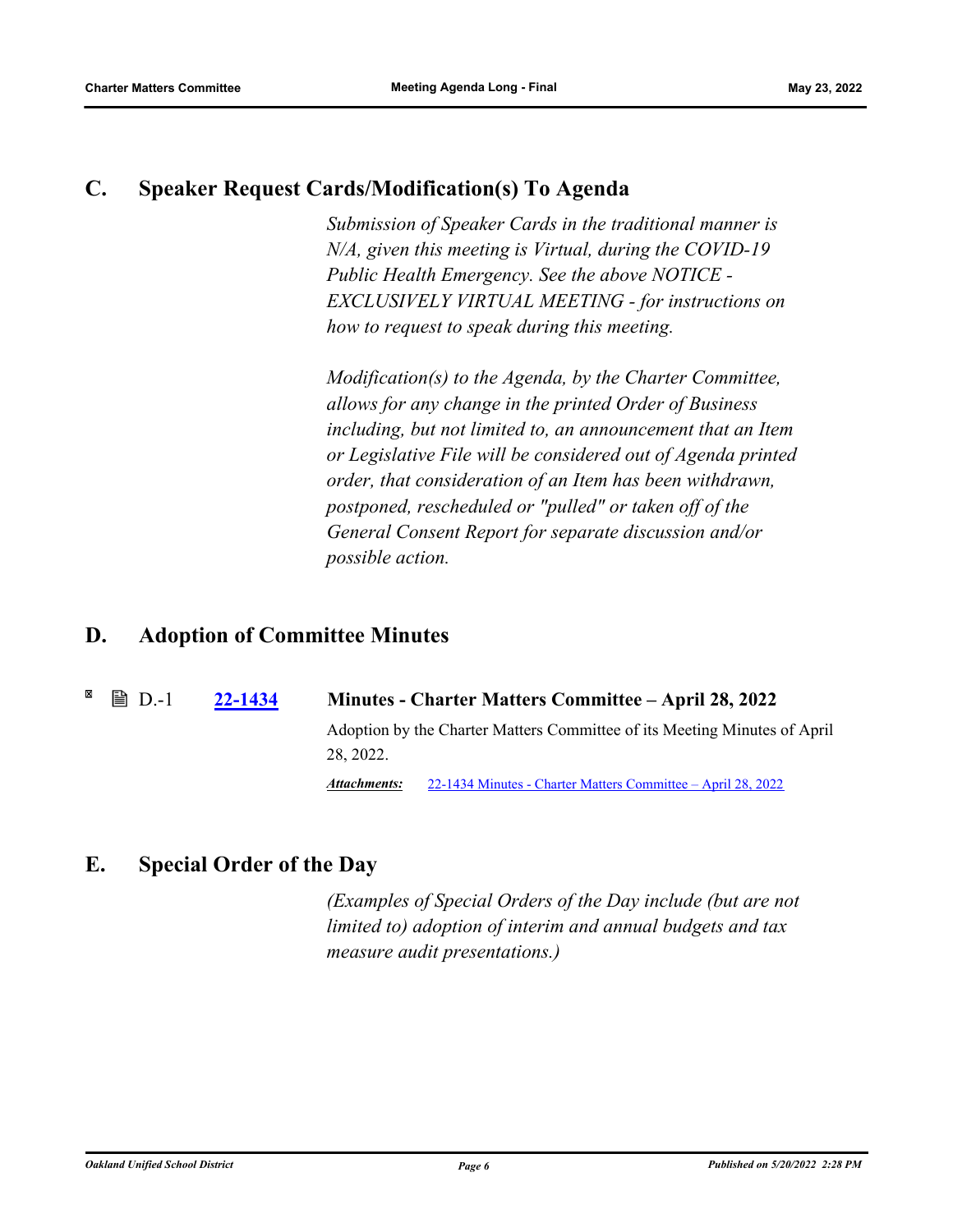### **[22-1437](http://ousd.legistar.com/gateway.aspx?m=l&id=/matter.aspx?key=55731) Charter School Spotlight - Oakland Unity High School - Charter Matters Committee ■ E.-1**

Charter School Spotlight Presentation to the Charter Matters Committee by William Nee, Principal, or Designee of Oakland Unity High School, on Oakland Unity High School's successes and growth areas outside of the normal renewal timeline.

[22-1437 Presentation - Charter School Spotlight - Oakland Unity](http://ousd.legistar.com/gateway.aspx?M=F&ID=104604.pptx)  High School - Charter Matters Committee [22-1437 Memorandum - Charter School Spotlight - Oakland Unity](http://ousd.legistar.com/gateway.aspx?M=F&ID=104605.pdf)  High School - Charter Matters Committee *Attachments:*

### **F. Adoption of the Committee General Consent Report**

*"Adoption of the Committee General Consent Report" means that all items appearing under this topic are approved in one motion unless a Member of the Committee requests that an item be removed and voted on separately or otherwise acted upon. Generally, these items are routine in nature, and are acted upon in one motion to conserve time and permit focus on other-than-routine legislative items on the agenda.*

*None*

### **G. Unfinished Business**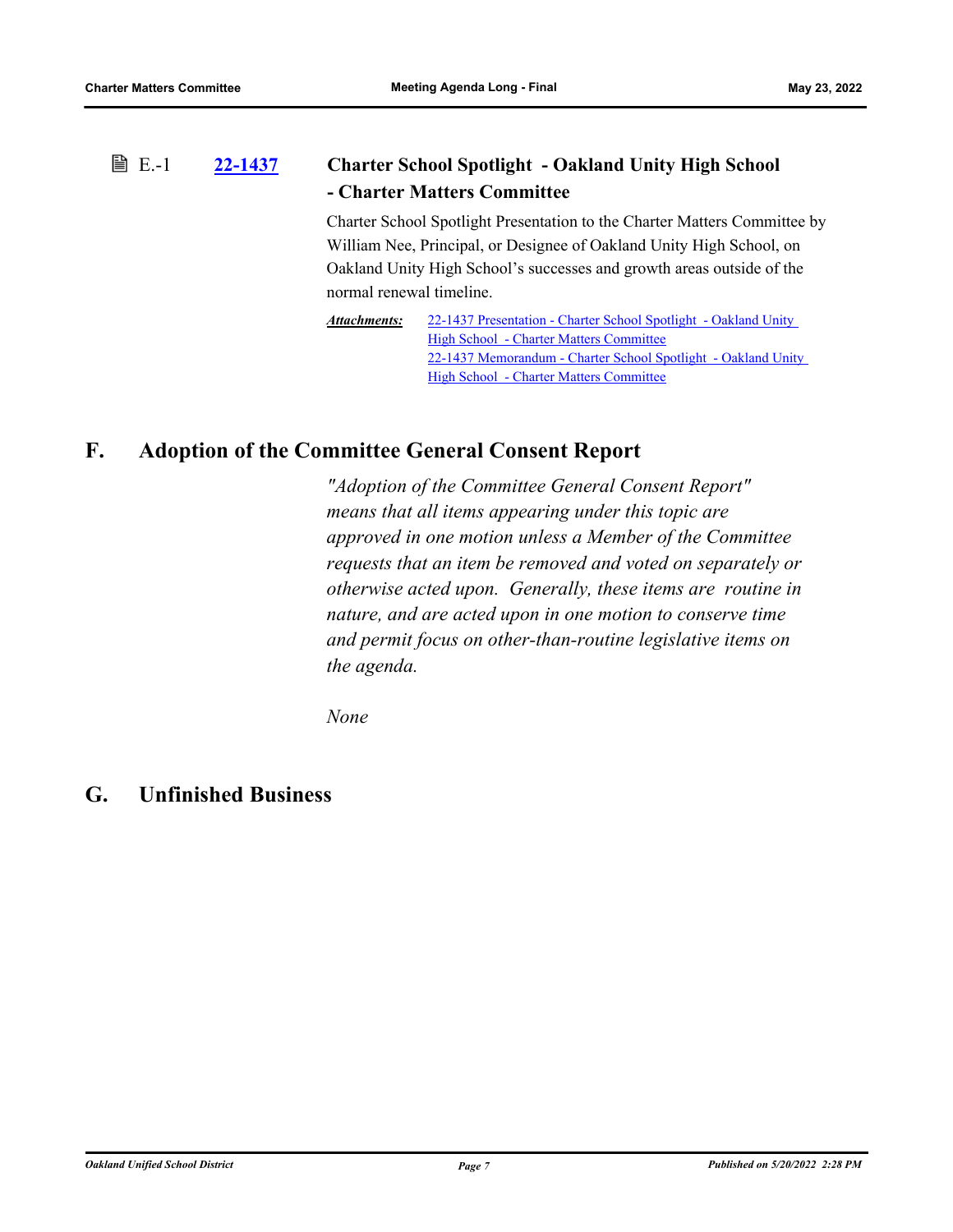#### X **A** G.-1 **[22-0474](http://ousd.legistar.com/gateway.aspx?m=l&id=/matter.aspx?key=54769) Board Policy - BP 0420.4 - Philosophy, Goals and Objectives - Charter Schools**

Adoption by the Board of Education, upon recommendation of the Charter Matters Committee, of Board Policy - BP 0420.4 - Philosophy, Goals and Objectives of either Option I or Option II.

| Attachments: | 22-0474 Presentation Board Policy - BP 0420.4 - Philosophy, Goals   |  |  |
|--------------|---------------------------------------------------------------------|--|--|
|              | and Objectives - Charter Schools (4/28/2022)                        |  |  |
|              | 22-0474 Option 1 - Board Policy - BP 0420.4 - Philosophy, Goals and |  |  |
|              | Objectives - Charter Schools (4/28/2022)                            |  |  |
|              | 22-0474 Option 2 - Board Policy - BP 0420.4 - Philosophy, Goals and |  |  |
|              | Objectives - Charter Schools (4/28/2022)                            |  |  |

### *Legislative History*

| 2/24/22 | <b>Charter Matters</b> | <b>Discussed</b> |
|---------|------------------------|------------------|
|         | Committee              |                  |
| 4/28/22 | <b>Charter Matters</b> | <b>Discussed</b> |
|         | Committee              |                  |

### **[22-1101](http://ousd.legistar.com/gateway.aspx?m=l&id=/matter.aspx?key=55395) Report - COVID Relief Funding - Charter Matters Committee ■ G.-2**

Presentation of a Report by Acting Executive Director, Charter School Office, or designee, to the Charter Matters Committee on COVID Relief Funding directly resourced by the federal government to Charter Schools authorized by, or physically located within, the District, if known.

| Attachments: | 22-1101 Presentation - Report - COVID Relief Funding - Charter |  |  |
|--------------|----------------------------------------------------------------|--|--|
|              | Matters Committee (5.23.2022)                                  |  |  |
|              | 22-1101 Memorandum - Report - COVID Relief Funding - Charter   |  |  |
|              | Matters Committee (5.23.2022)                                  |  |  |

### *Legislative History*

4/28/22 Charter Matters Committee Postponed to a Date Certain

### **H. New Business**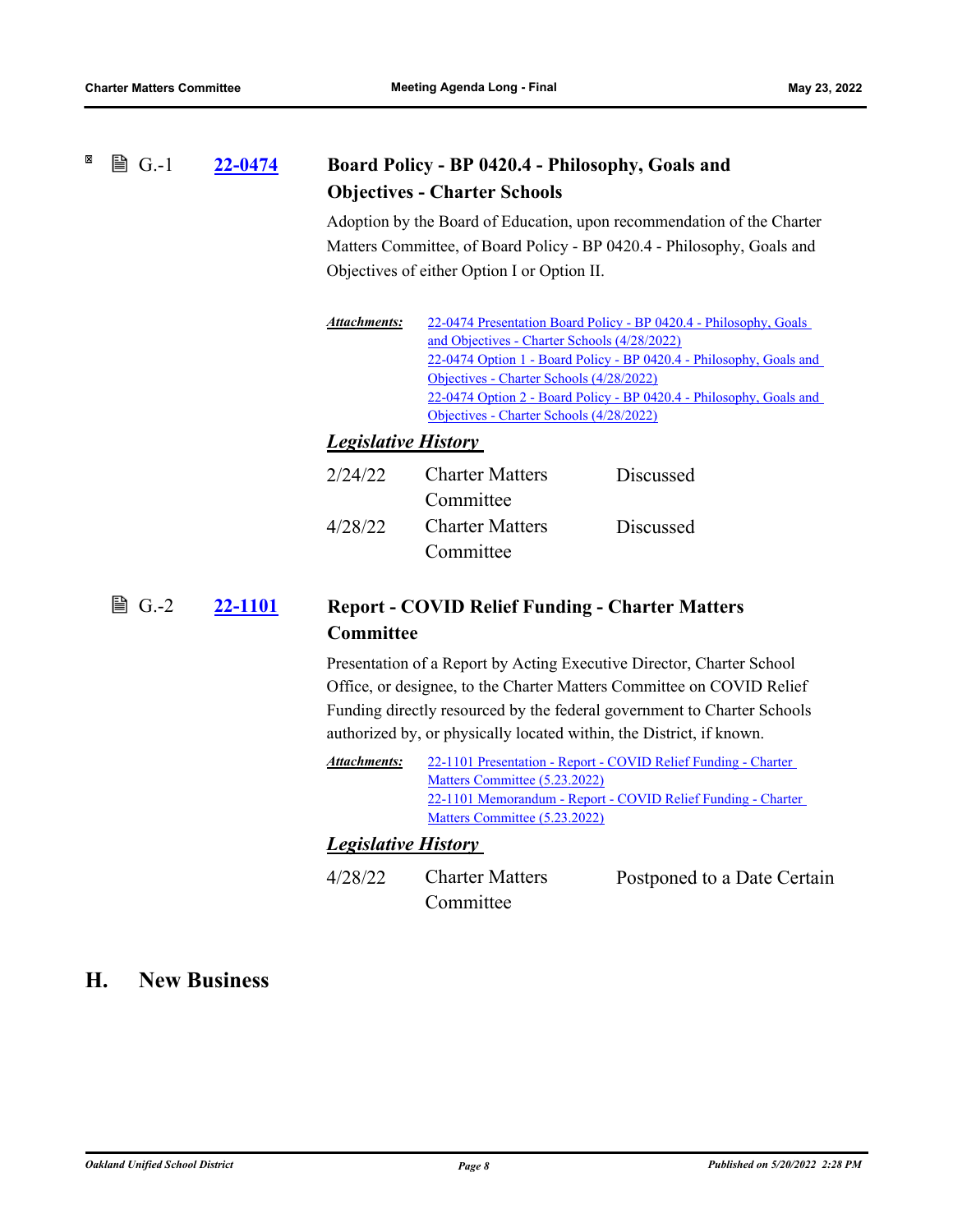| ■ H.-1 | 22-1435 | <b>Report - Office of Charter Schools – Notices of Concern</b> |
|--------|---------|----------------------------------------------------------------|
|        |         | 2021 - 2022 - Charter Matters Committee                        |

A Report to the Charter Matters Committee by Acting Executive Director Charter School Office, or designee, of Notices of Concern Issued to District Authorized Charter Providers 2021 - 2022 School Year.

[22-1435 Presentation - Report - Office of Charter Schools – Notices of](http://ousd.legistar.com/gateway.aspx?M=F&ID=104600.pptx)  Concern 2021 - 2022 - Charter Matters Committee [22-1435 Memorandum - Report - Office of Charter Schools – Notices](http://ousd.legistar.com/gateway.aspx?M=F&ID=104601.pdf)  of Concern 2021 - 2022 - Charter Matters Committee *Attachments:*

#### **[22-1436](http://ousd.legistar.com/gateway.aspx?m=l&id=/matter.aspx?key=55730) Report - Office of Charter Schools – Complaints Received 2021 - 2022 - Charter Matters Committee**  $\mathbb{B}$  H.-2

A Report to the Charter Matters Committee by Acting Executive Director, Charter School Office, or designee, of Complaints Received regarding District Authorized Charter Providers 2021-2022 School Year.

22-1436 Presentation - Report - Office of Charter Schools – [Complaints Received 2021 - 2022 - Charter Matters Committee](http://ousd.legistar.com/gateway.aspx?M=F&ID=104602.pptx) 22-1436 Memorandum - Report - Office of Charter Schools – [Complaints Received 2021 - 2022 - Charter Matters Committee](http://ousd.legistar.com/gateway.aspx?M=F&ID=104603.pdf) *Attachments:*

### H.-3 **[22-1439](http://ousd.legistar.com/gateway.aspx?m=l&id=/matter.aspx?key=55733) Report - Proposition 39 - Charter Matters Committee**

A Report (update) to the Charter Matters Committee by Acting Executive Director, Office of Charter Schools, or designee, on the following matters:

- Proposition 39 final offers to Charter Schools
- · Annual Site Visits to Charter Schools

#### × **■ H.-4 [22-1102](http://ousd.legistar.com/gateway.aspx?m=l&id=/matter.aspx?key=55396) Proposition 51 - Cox Academy - Office of Charter Schools**

Adoption by the Board of Education, upon recommendation of the Charter Matters Committee, of Resolution No. 2122-0230 - Supporting Cox Charter School Filing an Application for Charter School Preliminary Apportionment (Form SAB 50-09) with Office of Public School Construction for the Charter School Facilities Program for Funding to Rehabilitate Certain District-Owned Facilities Located at 9860 Sunnyside Street Utilized by Cox Academy.

[22-1102 Proposition 51 - Resolution - Cox Academy - Office of](http://ousd.legistar.com/gateway.aspx?M=F&ID=104609.pdf)  Charter Schools *Attachments:*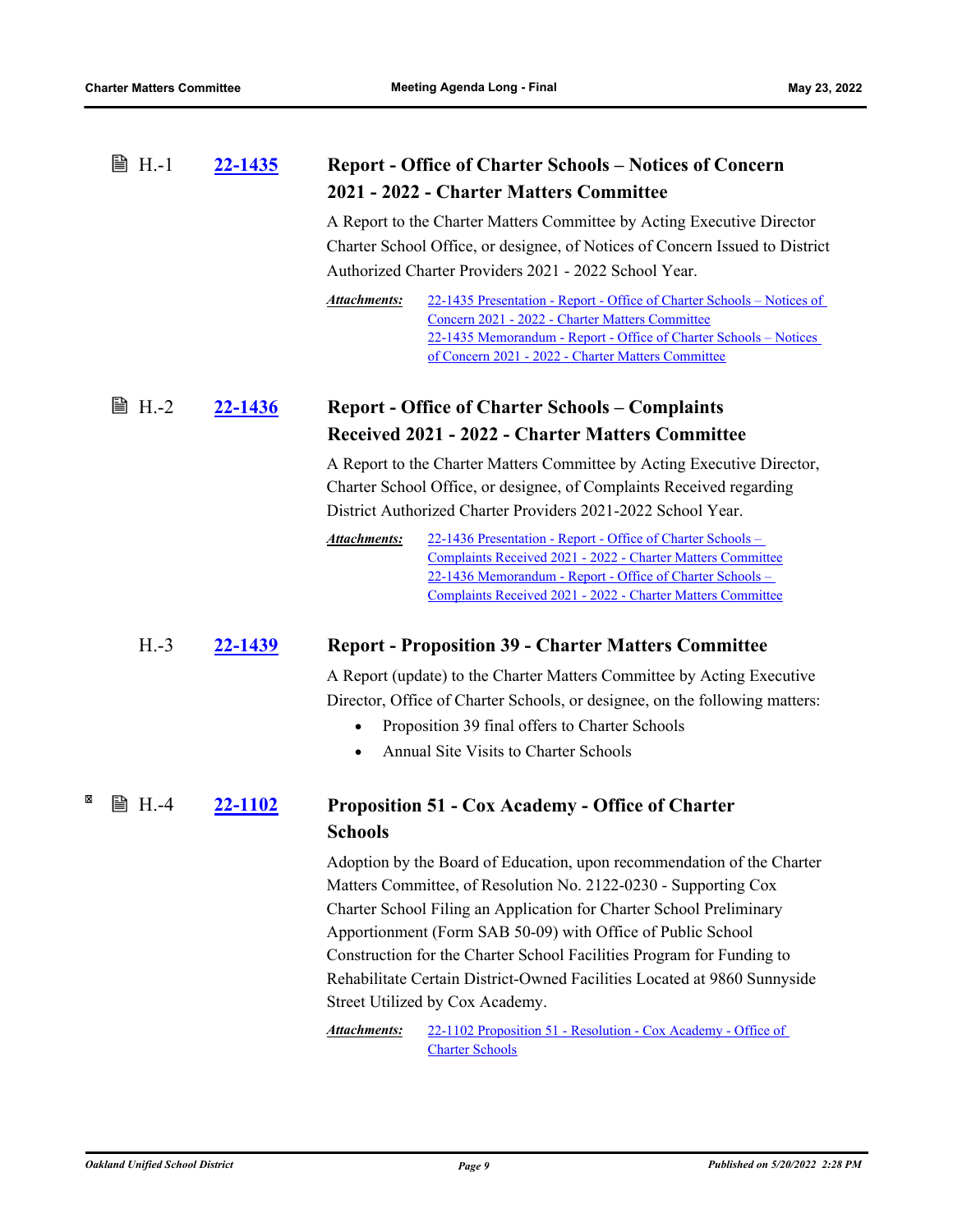#### × **■ H.-5 [22-1438](http://ousd.legistar.com/gateway.aspx?m=l&id=/matter.aspx?key=55732) Appointment - Patricia Johnson - North Oakland Community Charter School Governing Board**

Approval by the Board of Education, upon recommendation of the Charter Matters Committee, of the appointment of Patricia Johnson to the North Oakland Community Charter School Governing Board effective June 23, 2022, for a term ending June 22, 2024.

[22-1438 Appointment - Patricia Johnson - North Oakland Community](http://ousd.legistar.com/gateway.aspx?M=F&ID=104619.pdf)  Charter School Governing Board *Attachments:*

### **[22-1446](http://ousd.legistar.com/gateway.aspx?m=l&id=/matter.aspx?key=55740) Charter Matters Committee - In Person Meeting - Board of Education A.H.**-6

Adoption by the Charter Matters Committee of Resolution No. 2122-0087 - Requesting of [Board of Education] June Meetings of the Charter Matters Committee to be In Person.

[22-1446 Charter Matters Committee - In Person Meeting - Board of](http://ousd.legistar.com/gateway.aspx?M=F&ID=104627.pdf)  Education *Attachments:*

# **I. Public Comments on All Non-Agenda Items Within the Subject Matter Jurisdiction of the Committee**

*This section of the agenda provides an opportunity for a member of the Public, for three minutes per person, or less, depending on the number of speakers, to directly address the Committee on any item of interest to a member of the Public that is not on the current agenda, but is within the subject matter jurisdiction of the Committee. Minutes are not transferrable from speaker to speaker. This item is limited to a total of thirty (30) minutes. The Committee may not discuss or take any action on a non-agenda item not appearing on the posted agenda for this meeting, except the Committee or staff may briefly respond to a statement made or questions posed by a member of the public, as authorized by law. In addition, on their own initiative or in response to questions posed by the public, a member of the Committee or its staff may ask a question for clarification, make a brief announcement, or make a brief report of his or her own activities.*